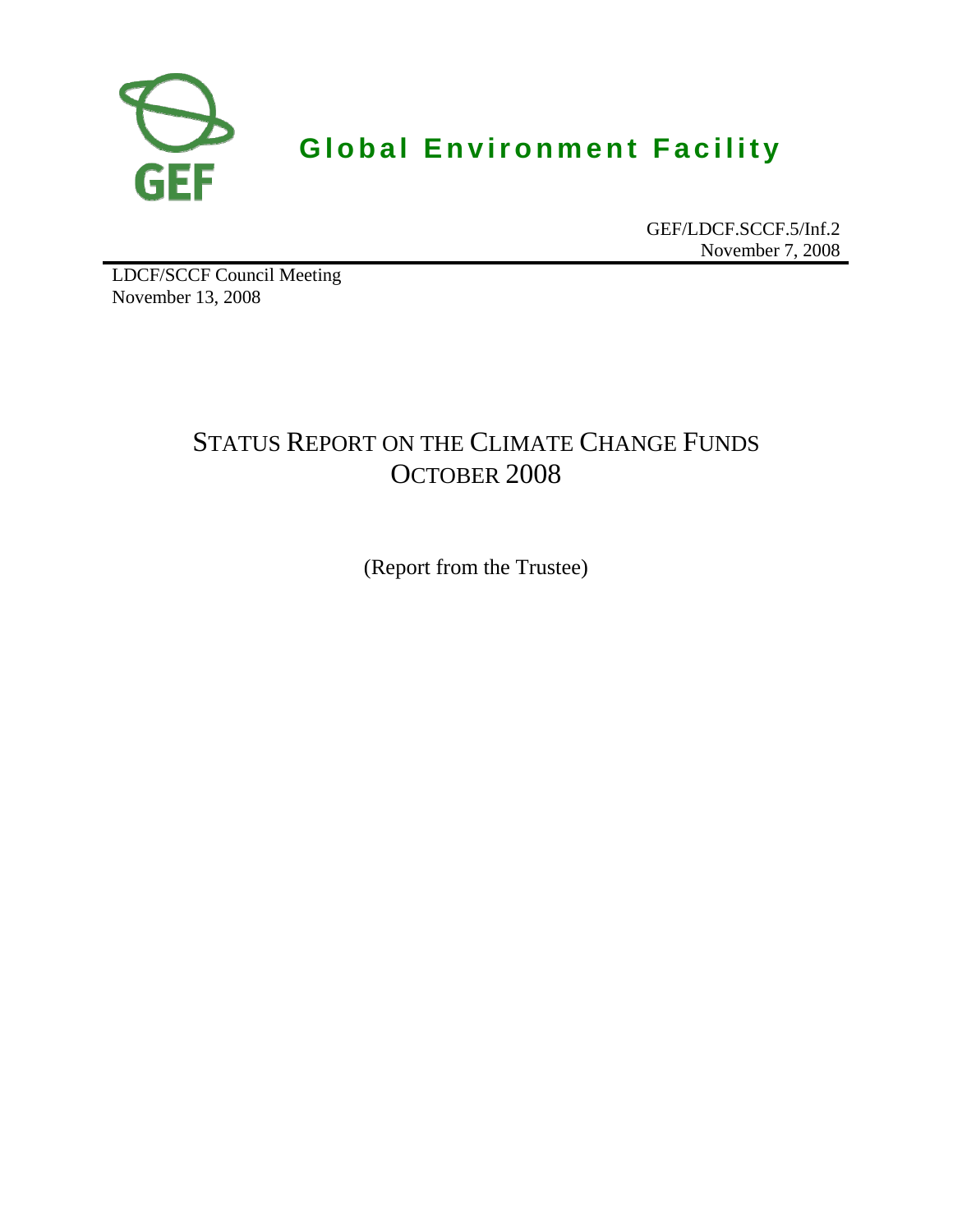### *Status of Pledges and Contributions for the Special Climate Change Fund (SCCF)*

1. As of October 2, 2008, thirteen contributing participants (Canada, Denmark, Finland, Germany, Ireland, Italy, Netherlands, Norway, Portugal, Spain, Sweden, Switzerland and the United Kingdom) have pledged contributions to the SCCF. The total amount pledged to date is USD eq. 106.57 million. Annex 1 shows the full details of the status of pledges, commitments<sup>1</sup> and payments made to the SCCF.

2. The following key financial events affected the SCCF between March 4, 2008 and October 2, 2008.

3. Administration Agreements Signed: Five contributing participants have signed initial or additional administration agreements formalizing their pledges to the SCCF: Denmark (DKK 12.5 million), Finland (EUR 500,000), Norway (NOK 40.0 million), Spain (EUR 3.0 million) and Sweden (SEK 15.0 million).

4. Payments Received against Signed Administration Agreements: The Trustee received payments from Denmark (DKK 12.5 million), Finland (EUR 500,000), Germany (EUR 2.0 million), Norway (NOK 40.0 million), Sweden (SEK 15.0 million) and Spain (EUR 3.0 million). Full details of the status of contributions by program under the SCCF are found in Annex 2.

### *Summary of Allocations, Commitments and Disbursements for the SCCF*

5. As of October 2, 2008, cumulative net allocations approved by the Council or the CEO amount to USD 68.58 million, of which USD 61.54 million is for projects and project preparation activities, USD 5.72 million is for fees, and USD 1.32 million is for administrative expenses and corporate activities of the SCCF.

6. Approved allocations are committed and disbursed following established procedures for all financial transactions as agreed between the Trustee and the Agencies. Consequently, out of total allocations of USD 68.58 million, the Trustee has committed USD 30.66 million, of which USD 26.53 million relates to projects and project preparation activities, USD 2.81 million to fees, and USD 1.32 million to cover corporate activities and administrative expenses. As a result, USD 37.91 million remains to be committed by the Trustee to Agencies.

7. The Trustee transfers funds to Agencies on an as-needed basis to meet the projected disbursement requirements of the Agencies. As of October 2, 2008, out of total cumulative commitments of USD 30.66 million, the Trustee has disbursed USD 15.29 million. As a result, USD 15.37 million remains payable to Agencies. Details of allocations, commitments and disbursements can be found in Annex 3.

The amounts for which contributing participants signed trust fund administration agreements.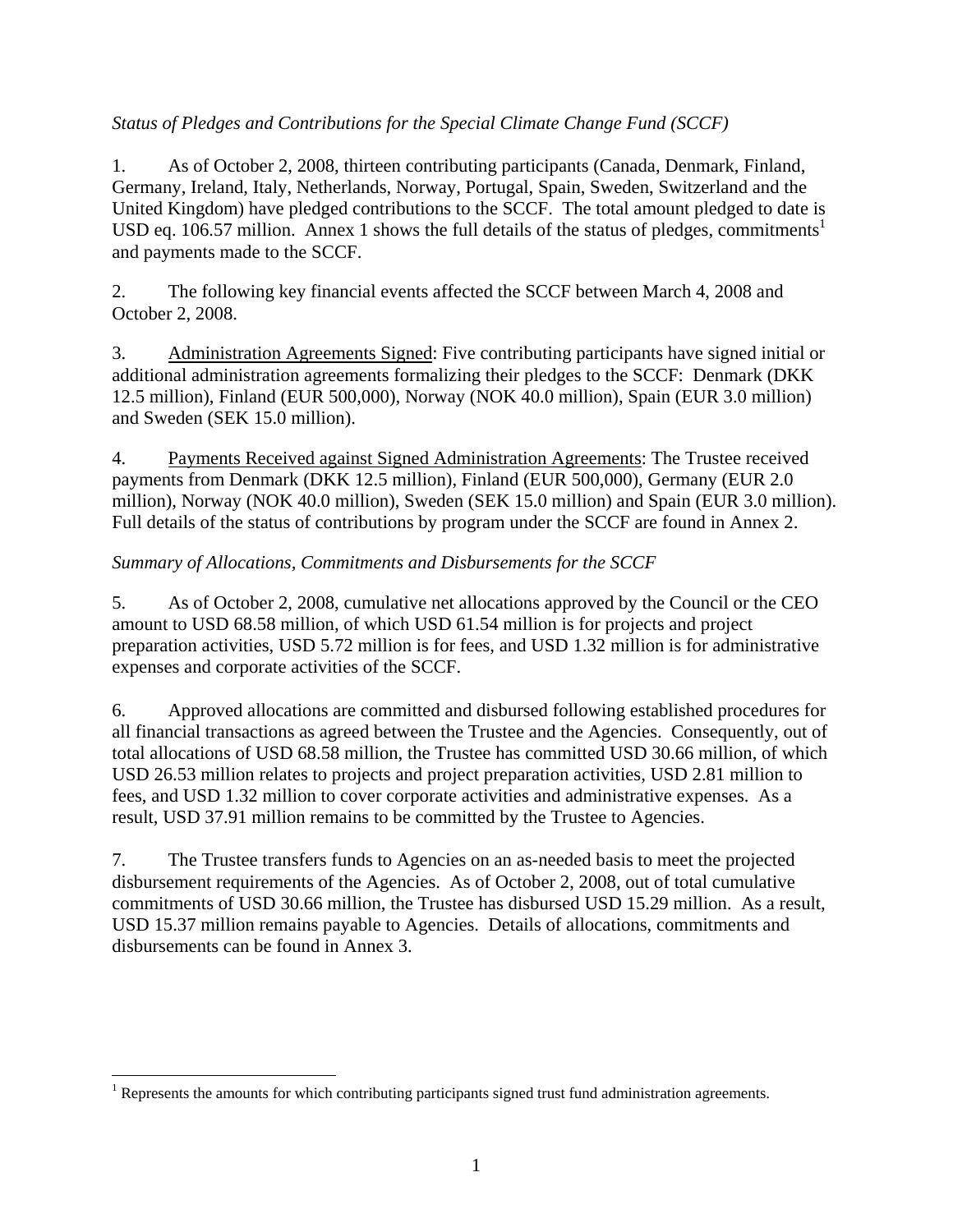### *Schedule of Funds Available for the SCCF*

8. Current assets comprising cash and investments held in trust total USD eq. 85.04 million (for both the Adaptation program and Transfer of Technology program). Of this amount, USD 52.86 million is set aside to cover approved allocations pending disbursement. Consequently, net funds available for allocation by the Council or the CEO amount to USD eq. 32.17 million. Details on the funds available for Council allocation or CEO approval as of October 2, 2008 can be found in Annex 4, which shows the funding status by program.

### *Status of Pledges and Contributions for the Least Developed Country Fund (LDCF)*

9. As of October 2, 2008, nineteen contributing participants (Australia, Austria, Canada, Denmark, Finland, France, Germany, Ireland, Italy, Japan, Luxembourg, Netherlands, New Zealand, Norway, Portugal, Spain, Sweden, Switzerland and United Kingdom) have pledged contributions to the LDCF. The total amount pledged to date is USD eq. 172.44 million. Annex 5 shows the full details of the status of pledges, commitments and payments made to the LDCF.

10. The following key financial events affected the LDCF between March 4, 2008 and October 2, 2008.

11. Administration Agreements Signed: Three contributing participants signed initial or additional administration agreements formalizing their pledges to the LDCF: Finland (EUR 800,000), New Zealand (NZD 1.8 million) and United Kingdom (GBP 7.0 million).

12. Payments Received against Signed Administration Agreements: The Trustee received payments from Denmark (DKK 20.0 million), Finland (EUR 800,000), France (EUR 2.5 million) Germany (EUR 5.0 million), Luxembourg (USD 1.03 million and EUR 1.0 million), Netherlands (EUR 3.4 million), New Zealand (NZD 1.8 million).

### *Status of Allocations, Commitments and Disbursements for the LDCF*

13. As of October 2, 2008, cumulative net allocations approved by the Council or the CEO amount to USD 53.45 million, of which USD 48.49 million is for projects and project preparation activities, USD 2.94 million is for fees, and USD 2.02 million is for administrative expenses and corporate activities of the LDCF.

14. Approved allocations are committed and disbursed following established procedures for all financial transactions as agreed between the Trustee and the Agencies. The Trustee has committed a total approved amount of USD 18.68 million, of which USD 15.48 million relates to projects and project preparation activities, USD 1.49 million to fees, and USD 1.71 million to cover corporate activities and administrative expenses.

15. Cash transfers are made to Agencies on an as-needed basis to meet their projected disbursement requirements. As of October 2, 2008, out of total cumulative commitments of USD 18.68 million, the Trustee has disbursed USD 12.77 million. As a result, USD 5.91 million remains payable to Agencies. Details of allocations, commitments and disbursements can be found in Annex 6.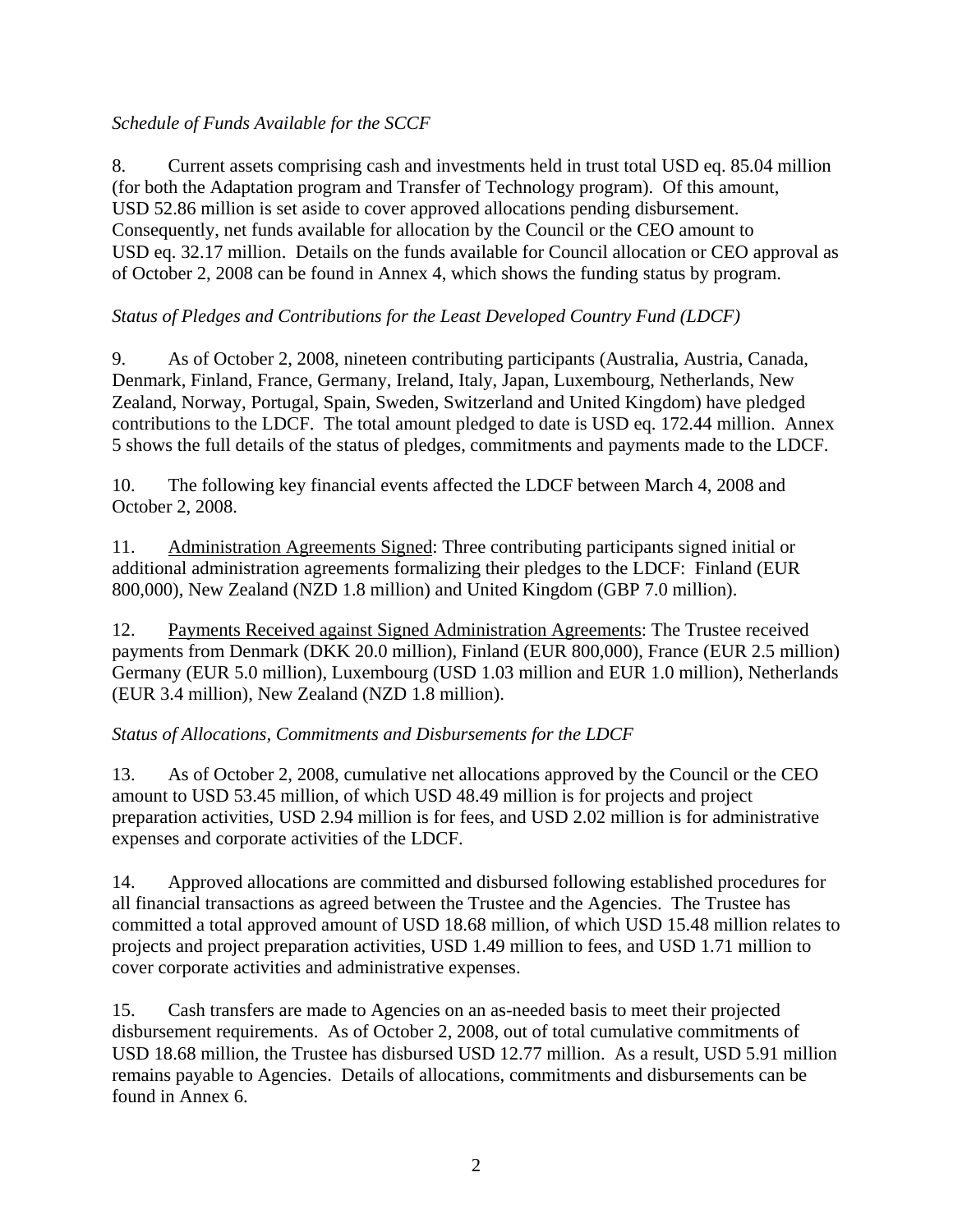### *Schedule of Funds Available for the LDCF*

16. Current assets held in trust total USD eq. 124.91 million, comprising cash and investments. Of this amount, USD 36.52 million is set aside to cover approved allocations pending disbursement. Consequently, net funds available for allocation by the Council or the CEO are USD eq. 88.39 million. Details on the funds available for Council allocation or CEO approval as of October 2, 2008, can be found in Annex 7.

### **Administrative and Legal Arrangements**

17. All Contributing Participants have signed Amendment 1 of the SCCF and LDCF Administration Agreements to reflect the Council decision to grant direct access to Executing Agencies, and, Amendment 2 of the LDCF Administration Agreement to extend the termination date of the Agreement. Both amendments have now been made effective.

### *Financial Procedures Agreements between the Trustee and the Agencies*

*18.* In January 2008, the Trustee and the Agencies collaborated to develop streamlined procedures, processes, and reporting for the SCCF and LDCF financial transactions. The outcome of this collaboration will be reflected in a financial procedures agreement, to be entered into between the Trustee and each Agency, which will set out, *inter alia,* the procedures for committing and transferring funds to Agencies, and reporting and audit requirements. The Agencies are requested to collaborate with the Trustee to negotiate and finalize the financial procedures agreement. The Trustee anticipates that all Agency FPA's will be executed by the end of this fiscal year.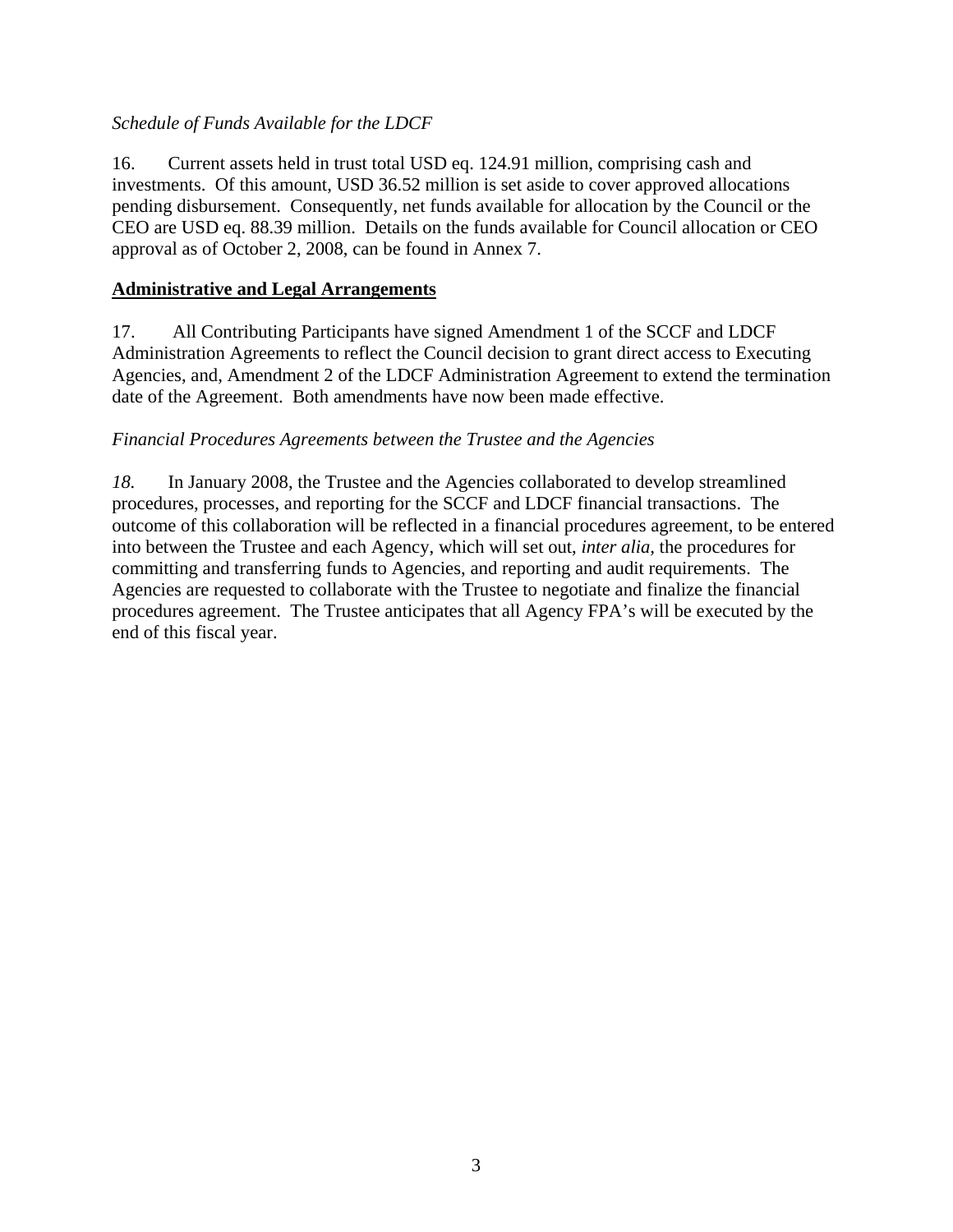#### **Special ClimateChange Fund Status of Pledges and Contributions as of October 2, 2008**

|                | Total Pledges Outstanding and<br><b>Contributions Finalized a/</b> |              |                  | <b>Pledges Outstanding</b> |                |              | <b>Contribution Agreements Finalized</b> |            |                |                |
|----------------|--------------------------------------------------------------------|--------------|------------------|----------------------------|----------------|--------------|------------------------------------------|------------|----------------|----------------|
|                |                                                                    |              |                  |                            |                |              | Paid (Receipts)                          |            | <b>Unpaid</b>  |                |
|                | 2                                                                  | $3 = 5 + 7$  | $4 = 6 + 9 + 11$ | 5                          | 6              | $7 = 8 + 10$ | 8                                        | 9          | 10             | 11             |
| Contributing   |                                                                    | Total        |                  |                            |                | Total        | Amount Paid                              |            | Amount Due in  |                |
| Participant    | Currency                                                           | Contribution | USD Eq.          | Amount                     | $USD$ Eq. $b/$ | Contribution | in Currency                              | USD Eq.    | Currency       | $USD$ Eq. b/   |
| Canada         | CAD                                                                | 13,500,000   | 12,894,703       |                            | $\overline{0}$ | 13,500,000   | 13,500,000                               | 12,894,703 | $\Omega$       | $\Omega$       |
| Denmark        | <b>DKK</b>                                                         | 50,000,000   | 9,041,885        |                            | $\overline{0}$ | 50,000,000   | 50,000,000                               | 9,041,885  |                | 0              |
| Finland        | <b>USD</b>                                                         | 367,592      | 367,592          |                            | 0              | 367,592      | 367,592                                  | 367,592    |                | 0              |
| Finland        | <b>EUR</b>                                                         | 2,170,000    | 3,055,353        |                            | $\overline{0}$ | 2,170,000    | 2,170,000                                | 3,055,353  |                | 0              |
| Germany        | <b>EUR</b>                                                         | 10,000,000   | 14,173,388       |                            | $\overline{0}$ | 10,000,000   | 5,000,000                                | 7,007,600  | 5,000,000 $c/$ | 7,165,788      |
| Ireland        | <b>USD</b>                                                         | 1,600,000    | 1,600,000        |                            | $\mathbf{0}$   | 1,600,000    | 1,600,000                                | 1,600,000  |                | $\Omega$       |
| Italy          | <b>USD</b>                                                         | 10,000,000   | 10,000,000       |                            | 0              | 10,000,000   | 5,000,000                                | 5,000,000  | 5,000,000 d/   | 5,000,000      |
| Netherlands    | <b>EUR</b>                                                         | 2,400,000    | 3,128,880        |                            |                | 2,400,000    | 2,400,000                                | 3,128,880  |                |                |
| Norway         | <b>NOK</b>                                                         | 91,000,000   | 16,439,893       |                            |                | 91,000,000   | 91,000,000                               | 16,439,893 |                |                |
| Portugal       | <b>EUR</b>                                                         | 1,070,000    | 1,299,099        |                            |                | 1,070,000    | 1,070,000                                | 1,299,099  |                |                |
| Spain          | <b>EUR</b>                                                         | 5,000,000    | 6,861,900        |                            | $\Omega$       | 5,000,000    | 5,000,000                                | 6,861,900  |                | 0              |
| Sweden         | <b>SEK</b>                                                         | 40,000,000   | 6,120,153        |                            | $\Omega$       | 40,000,000   | 40,000,000                               | 6,120,153  | 0              | $\Omega$       |
| Switzerland    | <b>CHF</b>                                                         | 3,200,000    | 2,586,893        |                            | 0              | 3,200,000    | 3,200,000                                | 2,586,893  | 0              | $\Omega$       |
| Switzerland    | <b>USD</b>                                                         | 400,000      | 400,000          |                            | $\Omega$       | 400,000      | 400,000                                  | 400,000    | $\Omega$       | 0              |
| United Kingdom | <b>GBP</b>                                                         | 10,000,000   | 18,603,167       | $\Omega$                   | $\overline{0}$ | 10,000,000   | 10,000,000                               | 18,603,167 | $\Omega$       | $\overline{0}$ |
|                |                                                                    |              | 106,572,906      |                            | $\theta$       |              |                                          | 94,407,118 |                | 12,165,788     |

a/ Pledged contributions are made towards the Program for Adaptation and for the Transfer of Technology.

b/ Valued at exchange rates available on October 2, 2008.

c/ This amount is payable in installments of EUR 1.0 million each, in April 2009, July 2009, July 2010, July 2011 and July 2012.

d/ This amount was due in February 2008.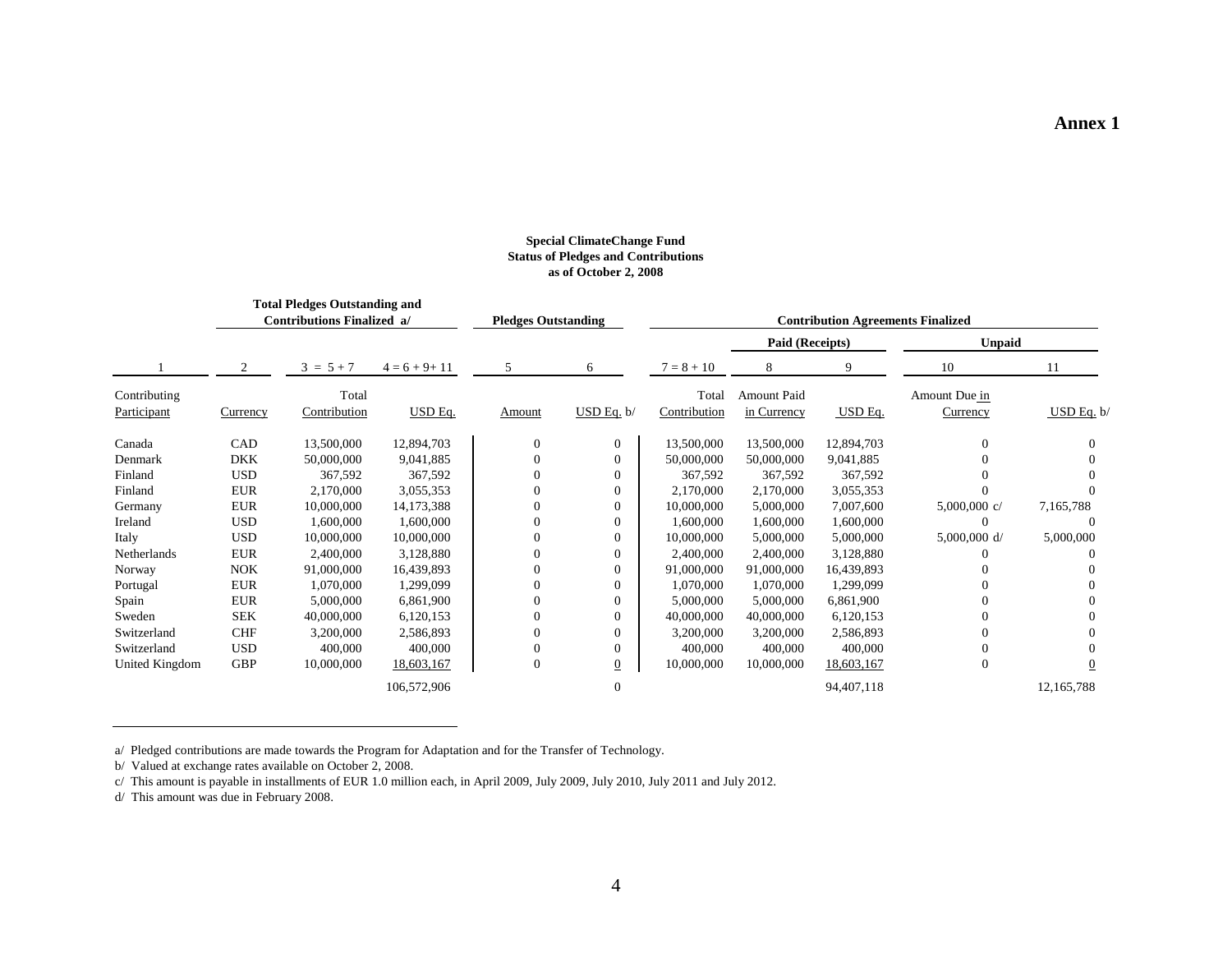#### **Annex 2**

#### **Special Climate Change Fund Status of Contributions by Program as of October 2, 2008**

|                                               |                 |               |                    | <b>Contribution Agreements Finalized</b> |                   |                 |  |
|-----------------------------------------------|-----------------|---------------|--------------------|------------------------------------------|-------------------|-----------------|--|
| Contributing                                  |                 | <b>Total</b>  | <b>Amount Paid</b> |                                          | <b>Amount Due</b> |                 |  |
| Participant                                   | <b>Currency</b> | <b>Amount</b> | in Currency        | USD Eq. a/                               | in Currency       | USD Eq. b/      |  |
| <b>I. Program for Adaptation</b>              |                 |               |                    |                                          |                   |                 |  |
|                                               |                 |               |                    |                                          |                   |                 |  |
| Canada                                        | CAD             | 11,000,000    | 11,000,000         | 10,342,172                               |                   |                 |  |
| Denmark                                       | <b>DKK</b>      | 40,000,000    | 40,000,000         | 7,233,508                                |                   |                 |  |
| Finland                                       | <b>EUR</b>      | 1,820,000     | 1,820,000          | 2,633,988                                |                   |                 |  |
| Finland                                       | <b>USD</b>      | 367,592       | 367,592            | 367,592                                  |                   |                 |  |
| Germany                                       | <b>EUR</b>      | 10,000,000    | 5,000,000          | 7,007,600                                | 5,000,000         | C/<br>7,165,788 |  |
| Ireland                                       | <b>USD</b>      | 960,000       | 960,000            | 960,000                                  |                   |                 |  |
| Italy                                         | <b>USD</b>      | 5,000,000     |                    |                                          | 5,000,000         | 5,000,000<br>d/ |  |
| Netherlands                                   | <b>EUR</b>      | 2,400,000     | 2,400,000          | 3,128,880                                |                   |                 |  |
| Norway                                        | <b>NOK</b>      | 74,500,000    | 74,500,000         | 13,438,355                               |                   |                 |  |
| Portugal                                      | <b>EUR</b>      | 1,070,000     | 1,070,000          | 1,299,099                                |                   |                 |  |
| Spain                                         | <b>EUR</b>      | 4,000,000     | 4,000,000          | 5,562,900                                |                   |                 |  |
| Sweden                                        | <b>SEK</b>      | 37,000,000    | 37,000,000         | 5,690,107                                |                   |                 |  |
| Switzerland                                   | <b>CHF</b>      | 1,850,000     | 1,850,000          | 1,498,381                                |                   |                 |  |
| Switzerland                                   | <b>USD</b>      | 400,000       | 400,000            | 400,000                                  |                   |                 |  |
| United Kingdom GBP                            |                 | 10,000,000    | 10,000,000         | 18,603,167                               |                   |                 |  |
|                                               |                 |               |                    | 78,165,749                               |                   | 12,165,788      |  |
| <b>II. Program for Transfer of Technology</b> |                 |               |                    |                                          |                   |                 |  |
| Canada                                        | CAD             | 2,500,000     | 2,500,000          | 2,552,531                                |                   |                 |  |
| Denmark                                       | <b>DKK</b>      | 10,000,000    | 10,000,000         | 1,808,377                                |                   |                 |  |
| Finland                                       | <b>EUR</b>      | 350,000       | 350,000            | 421,365                                  |                   |                 |  |
| Ireland                                       | <b>USD</b>      | 640,000       | 640,000            | 640,000                                  |                   |                 |  |
| Italy                                         | <b>USD</b>      | 5,000,000     | 5,000,000          | 5,000,000                                |                   |                 |  |
| Norway                                        | <b>NOK</b>      | 16,500,000    | 16,500,000         | 3,001,539                                |                   |                 |  |
| Spain                                         | <b>EUR</b>      | 1,000,000     | 1,000,000          | 1,299,000                                |                   |                 |  |
| Sweden                                        | <b>SEK</b>      | 3,000,000     | 3,000,000          | 430,046                                  |                   |                 |  |
| Switzerland                                   | <b>CHF</b>      | 1,350,000     | 1,350,000          | 1,088,512                                |                   |                 |  |
|                                               |                 |               |                    | 16,241,369                               |                   |                 |  |
| <b>Total for SCCF</b>                         |                 |               |                    | 94,407,118                               |                   | 12,165,788      |  |

a/ Represents (1) the actual US dollar value of paid-in cash contributions and (2) theOctober 2, 2008 value of unencashed promissory notes.

b/ Valued at exchange rates available on October 2, 2008

c/ This amount is payable in installments of EUR 1.0 million each, in April 2009, July 2009, July 2010, July 2011 and July 2012.

d/ This amount was payable in February 2008.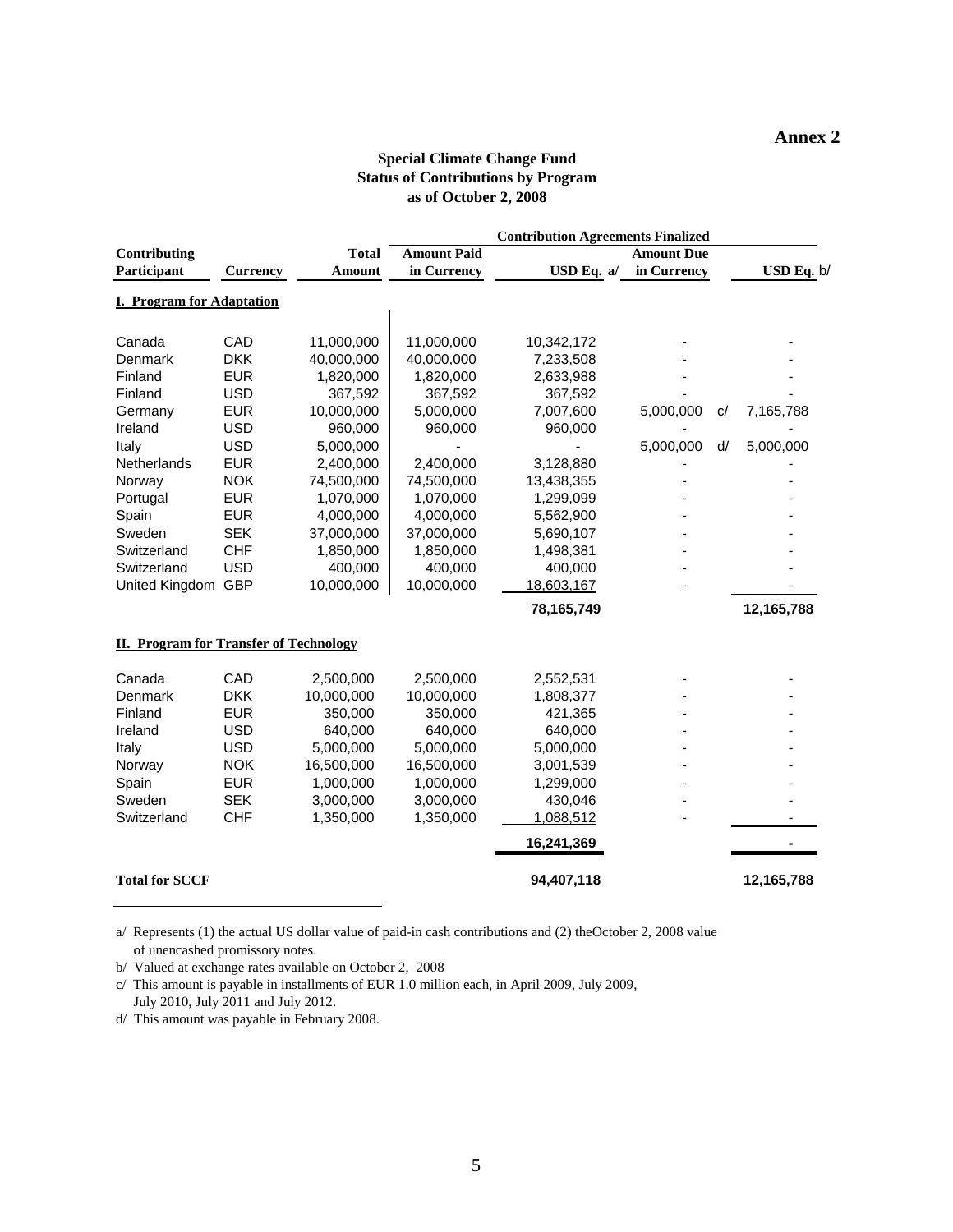### **Annex 3**

### **Special Climate Change Fund**

### **Summary of Allocations, Commitments and Disbursements as of October 2, 2008 (in USD)**

|                       |               | <b>Cumulative Net Amounts</b>         |                    |                      |                   |  |  |  |
|-----------------------|---------------|---------------------------------------|--------------------|----------------------|-------------------|--|--|--|
|                       | <b>Entity</b> | <b>Approved</b><br><b>Allocations</b> | <b>Commitments</b> | <b>Disbursements</b> | <b>Amount Due</b> |  |  |  |
|                       |               | (1)                                   | (2)                | (3)                  | $(4) = (2) - (3)$ |  |  |  |
| Projects              |               |                                       |                    |                      |                   |  |  |  |
|                       | <b>IBRD</b>   | 32,453,000                            | 18,069,000         | 10,579,000           | 7,490,000         |  |  |  |
|                       | <b>IFAD</b>   | 1,500,000                             |                    |                      | $\boldsymbol{0}$  |  |  |  |
|                       | <b>UNDP</b>   | 26,582,503                            | 8,457,503          | 2,119,503            | 6,338,000         |  |  |  |
|                       | <b>UNEP</b>   | 1,000,000                             | $\overline{0}$     | $\overline{0}$       | $\overline{0}$    |  |  |  |
|                       | Sub-total     | 61,535,503                            | 26,526,503         | 12,698,503           | 13,828,000        |  |  |  |
| <b>Fees</b>           |               |                                       |                    |                      |                   |  |  |  |
|                       | <b>IBRD</b>   | 3,074,500                             | 2,068,800          | 521,100              | 1,547,700         |  |  |  |
|                       | <b>IFAD</b>   | 150,000                               |                    |                      | 0                 |  |  |  |
|                       | <b>UNDP</b>   | 2,493,920                             | 745,920            | 745,920              | 0                 |  |  |  |
|                       | <b>UNEP</b>   | $\overline{0}$                        | $\overline{0}$     | $\overline{0}$       | $\overline{0}$    |  |  |  |
|                       | Sub-total     | 5,718,420                             | 2,814,720          | 1,267,020            | 1,547,700         |  |  |  |
| Corporate Budget a/   |               |                                       |                    |                      |                   |  |  |  |
|                       | Secretariat   | 697,638                               | 697,638            | 697,638              | $\boldsymbol{0}$  |  |  |  |
|                       | Trustee       | 626,500                               | 626,500            | 626,500              | $\overline{0}$    |  |  |  |
|                       | Sub-total     | 1,324,138                             | 1,324,138          | 1,324,138            | $\boldsymbol{0}$  |  |  |  |
| <b>Total for SCCF</b> |               | 68,578,061                            | 30,665,361         | 15,289,661           | 15,375,700        |  |  |  |

a/ Includes amounts allocated to cover administrative expenses to manage the SCCF and Corporate activities, including annual audit.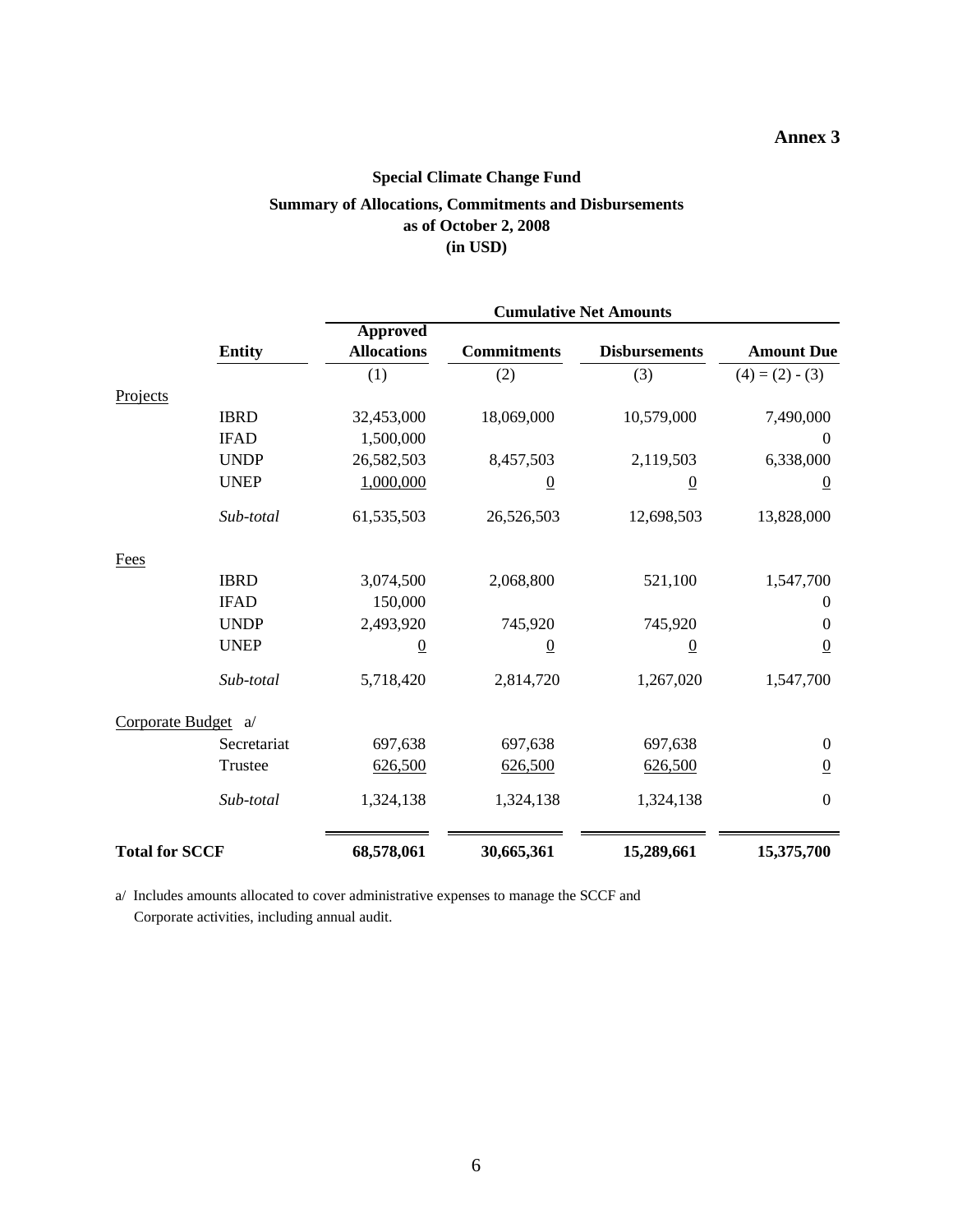| <b>Special Climate Change Fund</b><br><b>Schedule of Funds Available</b><br>Updated as of October 2, 2008                                            |                          |                   |
|------------------------------------------------------------------------------------------------------------------------------------------------------|--------------------------|-------------------|
| (in USD)                                                                                                                                             |                          |                   |
| <b>Program for Adaptation</b>                                                                                                                        |                          | USD eq.           |
| 1. Funds held in Trust<br>Cash and investments<br>Promissory notes                                                                                   | 67,771,269<br>0.0        | 67,771,269        |
| 2. Restricted Funds<br>Reserve to cover foreign exchange rate fluctuations                                                                           | 0.0                      | 0                 |
| 3. Funds held in Trust with no restrictions ( $3 = 1 - 2$ )                                                                                          |                          | 67,771,269        |
| 4. Approved Amounts pending disbursement                                                                                                             |                          | 52,862,300        |
| <b>Amounts Trustee Committed</b><br>Amount Council Allocated not yet CEO Endorsed<br>Amount pending confirmation and/or Intersessional Work Programm | 14,359,600<br>38,502,700 |                   |
| 5. Funds Available for Council Allocation or CEO Approval (5 = 3 - 4)                                                                                |                          | 14,908,969        |
| <b>Program for Transfer of Technology</b>                                                                                                            |                          |                   |
| 6. Funds held in Trust<br>Cash and investments<br>Promissory notes<br><b>7. Restricted Funds</b>                                                     | 17,264,352<br>0.0        | 17,264,352<br>0.0 |
| Reserve to cover foreign exchange rate fluctuations                                                                                                  | 0.0                      |                   |
| 8. Funds held in Trust with no restrictions ( $8 = 6 - 7$ )                                                                                          |                          | 17,264,352        |
| 9. Approved Amounts pending disbursement                                                                                                             |                          | 0.00              |
| <b>Amounts Trustee Committed</b><br>Amount Council Allocated not yet CEO Endorsed<br>Intersessional projects not yet approved.                       | 0.0<br>0.0<br>0.0        |                   |
| 10. Funds Available for Council Allocation or CEO Approval (10 = 8 - 9)                                                                              |                          | 17,264,352        |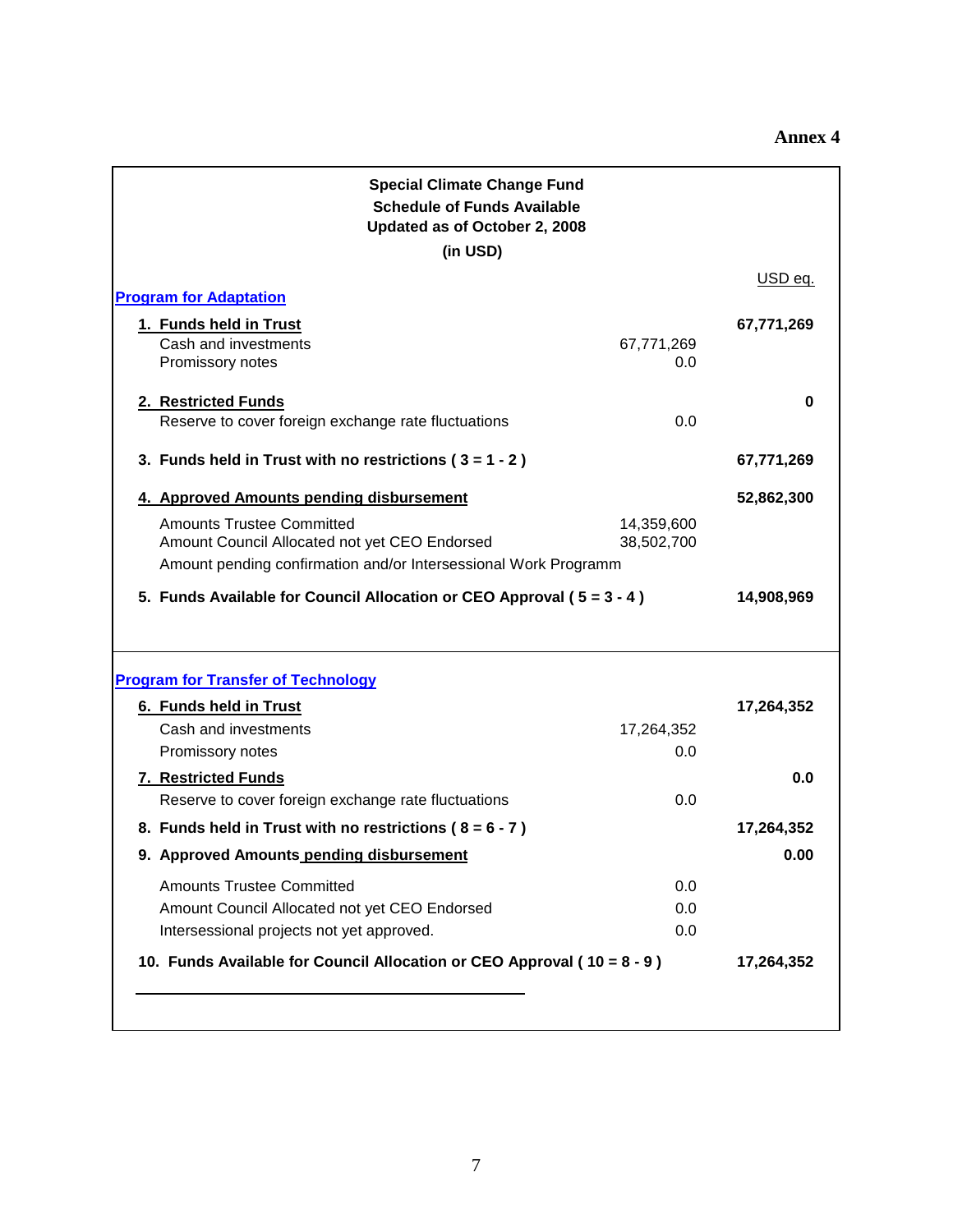#### **Least Developed Countries Fund Status of Pledges and Contributions as of October 2, 2008**

**Annex 5**

|                       |            | <b>Total Pledges Outstanding and</b><br><b>Contributions Finalized</b> |                  | <b>Pledges Outstanding</b> |                |               | <b>Contribution Agreements Finalized</b> |               |                   |            |
|-----------------------|------------|------------------------------------------------------------------------|------------------|----------------------------|----------------|---------------|------------------------------------------|---------------|-------------------|------------|
|                       |            |                                                                        |                  |                            |                |               | Paid (Receipts)                          |               | <b>Unpaid</b>     |            |
|                       | 2          | $3 = 5 + 7$                                                            | $4 = 6 + 9 + 11$ | 5                          | 6              | $7 = 8 + 10$  | 8                                        | 9             | 10                | 11         |
| Contributing          |            |                                                                        |                  |                            |                | Total         | <b>Amount Paid</b>                       |               | <b>Amount Due</b> |            |
| Participant           | Currency   | Amount                                                                 | USD Eq. a/       | Amount                     | USD Eq. b/     | Contributions | in Currency                              | USD Eq. c/    | in Currency       | USD Eq. b/ |
| Australia             | <b>AUD</b> | 7,500,000                                                              | 6,600,750        | $\overline{0}$             | $\overline{0}$ | 7,500,000     | 7,500,000                                | 6,600,750     | $\Omega$          | $\Omega$   |
| Austria               | <b>EUR</b> | 400,000                                                                | 580,400          | $\theta$                   | $\theta$       | 400,000       | 400,000                                  | 580,400       | $\Omega$          | $\Omega$   |
| Canada                | CAD        | 10,000,000                                                             | 6,518,366        | $\theta$                   | $\theta$       | 10,000,000    | 10,000,000                               | 6,518,366     | $\overline{0}$    | $\Omega$   |
| Denmark               | <b>DKK</b> | 90,400,000                                                             | 15.967.606       | $\Omega$                   | $\theta$       | 90,400,000    | 90,400,000                               | 15.967.606    |                   |            |
| Finland               | <b>EUR</b> | 4,500,000                                                              | 6,101,150        | $\Omega$                   | $\Omega$       | 4,500,000     | 4,500,000                                | 6,101,150     | $\Omega$          | $\Omega$   |
| France                | <b>EUR</b> | 10.850,000                                                             | 15,280,918       | $\Omega$                   | $\theta$       | 10.850,000    | 5,850,000                                | 8,115,130     | $5,000,000$ d/    | 7,165,788  |
| Germany               | <b>EUR</b> | 40,000,000                                                             | 56,123,301       | $\theta$                   | $\overline{0}$ | 40,000,000    | 20,000,000                               | 27,460,150    | 20,000,000 e/     | 28,663,151 |
| Ireland               | <b>EUR</b> | 1,384,869                                                              | 1,749,794        | $\Omega$                   | $\Omega$       | 1,384,869     | 1,384,869                                | 1,749,794     | $\Omega$          | $\Omega$   |
| Ireland               | <b>USD</b> | 6,000,000                                                              | 6,000,000        | $\Omega$                   | $\Omega$       | 6,000,000     | 6,000,000                                | 6,000,000     | $\Omega$          | $\Omega$   |
| Italy                 | <b>USD</b> | 1.000.000                                                              | 1,000,000        | $\Omega$                   | $\theta$       | 1.000.000     | 1.000.000                                | 1.000.000     | $\Omega$          | $\Omega$   |
| Japan                 | <b>USD</b> | 250,000                                                                | 250,000          | $\theta$                   | $\overline{0}$ | 250,000       | 250,000                                  | 250,000       |                   |            |
| Luxembourg            | <b>USD</b> | 4,120,000                                                              | 4,120,000        | $\Omega$                   | $\overline{0}$ | 4,120,000     | 4,120,000                                | 4,120,000     |                   | 0          |
| Luxembourg            | <b>EUR</b> | 1,000,000                                                              | 1,582,900        | $\Omega$                   | $\theta$       | 1,000,000     | 1,000,000                                | 1,582,900     | 0                 | $\Omega$   |
| Netherlands           | <b>EUR</b> | 10,200,000                                                             | 14,242,578       | $\Omega$                   | $\theta$       | 10.200.000    | 10,200,000                               | 14,242,578    | $\Omega$          | $\Omega$   |
| Netherlands           | <b>USD</b> | 2,100,000                                                              | 2,100,000        | $\Omega$                   | $\Omega$       | 2,100,000     | 2,100,000                                | 2,100,000     | 0                 | $\Omega$   |
| New Zealand           | <b>NZD</b> | 5,400,000                                                              | 3,868,560        | $\Omega$                   | $\theta$       | 5,400,000     | 5,400,000                                | 3,868,560     | $\Omega$          | $\Omega$   |
| Norway                | <b>USD</b> | 2,001,658                                                              | 2,001,658        | $\Omega$                   | $\theta$       | 2.001.658     | 2,001,658                                | 2,001,658     | $\Omega$          | $\Omega$   |
| Norway                | <b>NOK</b> | 28,000,000                                                             | 4,673,748        | $\Omega$                   | $\theta$       | 28,000,000    | 28,000,000                               | 4,673,748     | $\Omega$          | $\Omega$   |
| Portugal              | <b>EUR</b> | 50,000                                                                 | 64,065           | $\theta$                   | $\theta$       | 50,000        | 50,000                                   | 64,065        | $\Omega$          | 0          |
| Spain                 | <b>EUR</b> | 783,900                                                                | 987,178          | $\Omega$                   | $\Omega$       | 783,900       | 783,900                                  | 987,178       | $\Omega$          | $\Omega$   |
| Sweden                | <b>SEK</b> | 7,000,000                                                              | 886,747          | $\Omega$                   | $\Omega$       | 7,000,000     | 7,000,000                                | 886,747       | $\Omega$          | $\Omega$   |
| Switzerland           | <b>CHF</b> | 2,800,000                                                              | 2,366,860        | $\overline{0}$             | $\Omega$       | 2,800,000     | 2,800,000                                | 2,366,860     | $\Omega$          | $\Omega$   |
| <b>United Kingdom</b> | <b>GBP</b> | 10,000,000                                                             | 19,371,151       | 3,000,000                  | 5,399,374 f/   | 7,000,000     | 7,000,000                                | 13,971,777 g/ | $\theta$          | $\Omega$   |
|                       |            |                                                                        | 172,437,729      |                            | 5,399,374      |               |                                          | 131,209,417   |                   | 35,828,938 |

a/ Represents (1) the actual US dollar value of paid-in cash contributions and (2) the October 2, 2008 value of unencashed promissory notes and amounts due.

b/ Valued at exchange rates available on October 2, 2008.

c/ Represents (1) the actual US dollar value of paid-in cash contributions and (2) the October 2, 2008 value of unencashed promissory notes, if any.

d/ This amount is payable in two installments of EUR 2.5 million each in June 2009 and June 2010.

f/ This pledge will be paid in 2009.

g/ This contribution has been paid by way of a promissory note which will be encashed in 2008.

e/ This amount is payable in four equal installments of EUR 5.0 million each in July 2009, July 2010, July 2011 and July 2012.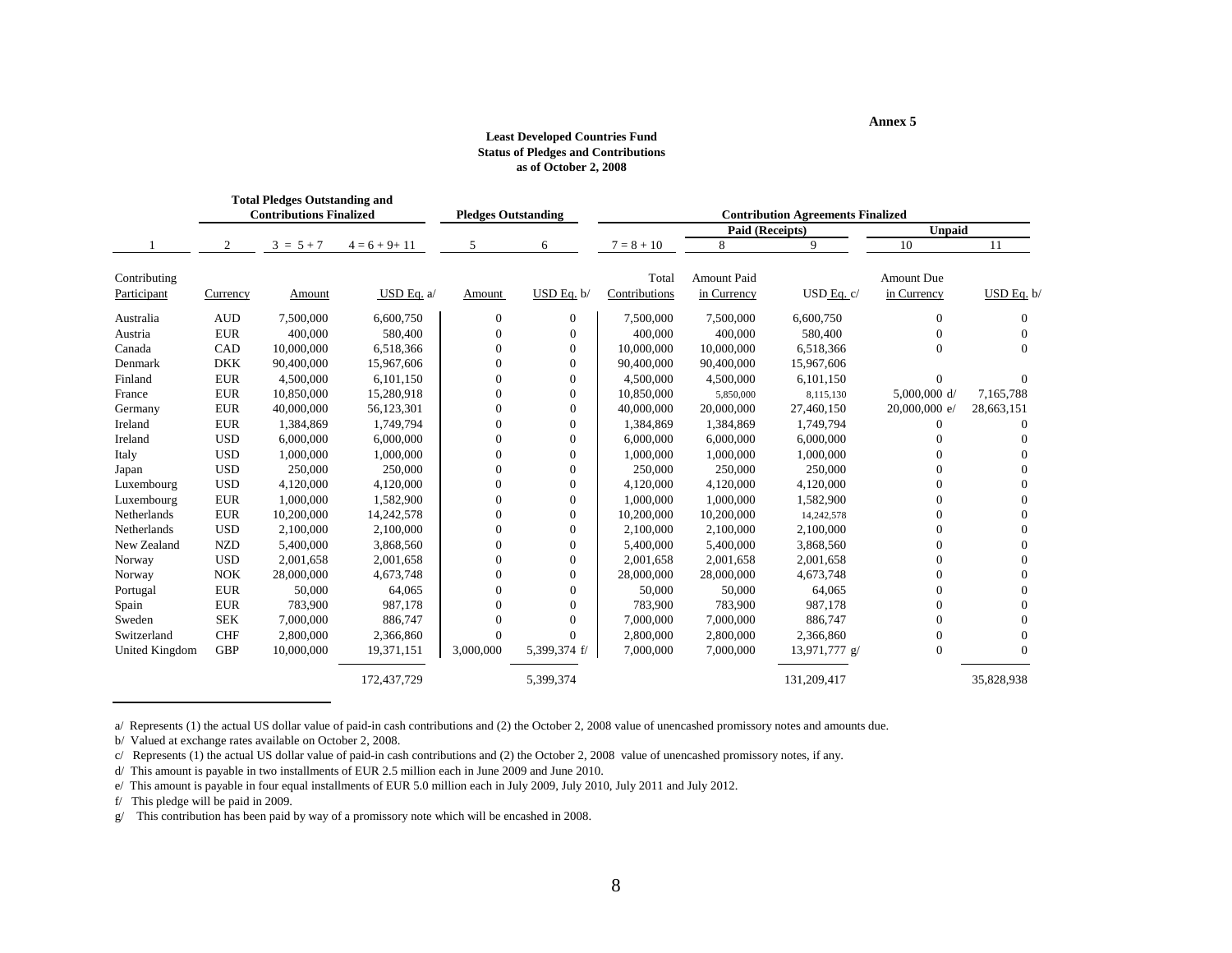### **Annex 6**

### **Least Developed Countries Fund Summary of Allocations, Commitments and Disbursements as of October 2, 2008 (in USD)**

|                       |                                  | <b>Cumulative Net Amounts</b>         |                    |                      |                   |  |  |
|-----------------------|----------------------------------|---------------------------------------|--------------------|----------------------|-------------------|--|--|
|                       | <b>Entity</b>                    | <b>Approved</b><br><b>Allocations</b> | <b>Commitments</b> | <b>Disbursements</b> | <b>Amount Due</b> |  |  |
|                       |                                  | (1)                                   | (2)                | (3)                  | $(4) = (2) - (3)$ |  |  |
| Projects              |                                  |                                       |                    |                      |                   |  |  |
|                       | <b>AfDB</b>                      | 274,475                               | 274,475.00         | $\boldsymbol{0}$     | 274,475           |  |  |
|                       | <b>IBRD</b>                      | 400,000                               | 400,000            | 400,000              | $\boldsymbol{0}$  |  |  |
|                       | <b>UNDP</b>                      | 40,505,714                            | 11,755,714         | 6,820,664            | 4,935,050         |  |  |
|                       | <b>UNEP</b>                      | 7,309,555                             | 3,049,555          | 2,774,555            | 275,000           |  |  |
|                       | Sub-total                        | 48,489,744                            | 15,479,744         | 9,995,219            | 5,484,525         |  |  |
| Fees                  |                                  |                                       |                    |                      |                   |  |  |
|                       | <b>IBRD</b>                      | 44,000                                | 44,000             | 44,000               | $\overline{0}$    |  |  |
|                       | <b>UNDP</b>                      | 2,233,495                             | 1,123,495          | 720,990              | 402,505           |  |  |
|                       | <b>UNEP</b>                      | 663,701                               | 323,201            | 303,201              | 20,000            |  |  |
|                       | Sub-total                        | 2,941,196                             | 1,490,696          | 1,068,191            | 422,505           |  |  |
|                       | Corporate Budget and Workshop a/ |                                       |                    |                      |                   |  |  |
|                       | Secretariat                      | 1,385,799                             | 1,072,192          | 1,072,192            | $\boldsymbol{0}$  |  |  |
|                       | Trustee                          | 638,600                               | 638,600            | 638,600              | $\overline{0}$    |  |  |
|                       | Sub-total                        | 2,024,399                             | 1,710,792          | 1,710,792            | 0                 |  |  |
| <b>Total for LDCF</b> |                                  | 53,455,339                            | 18,681,232         | 12,774,202           | 5,907,030         |  |  |

a/ Includes amounts allocated to cover administrative expenses to manage the LDCF and Corporate Activities.